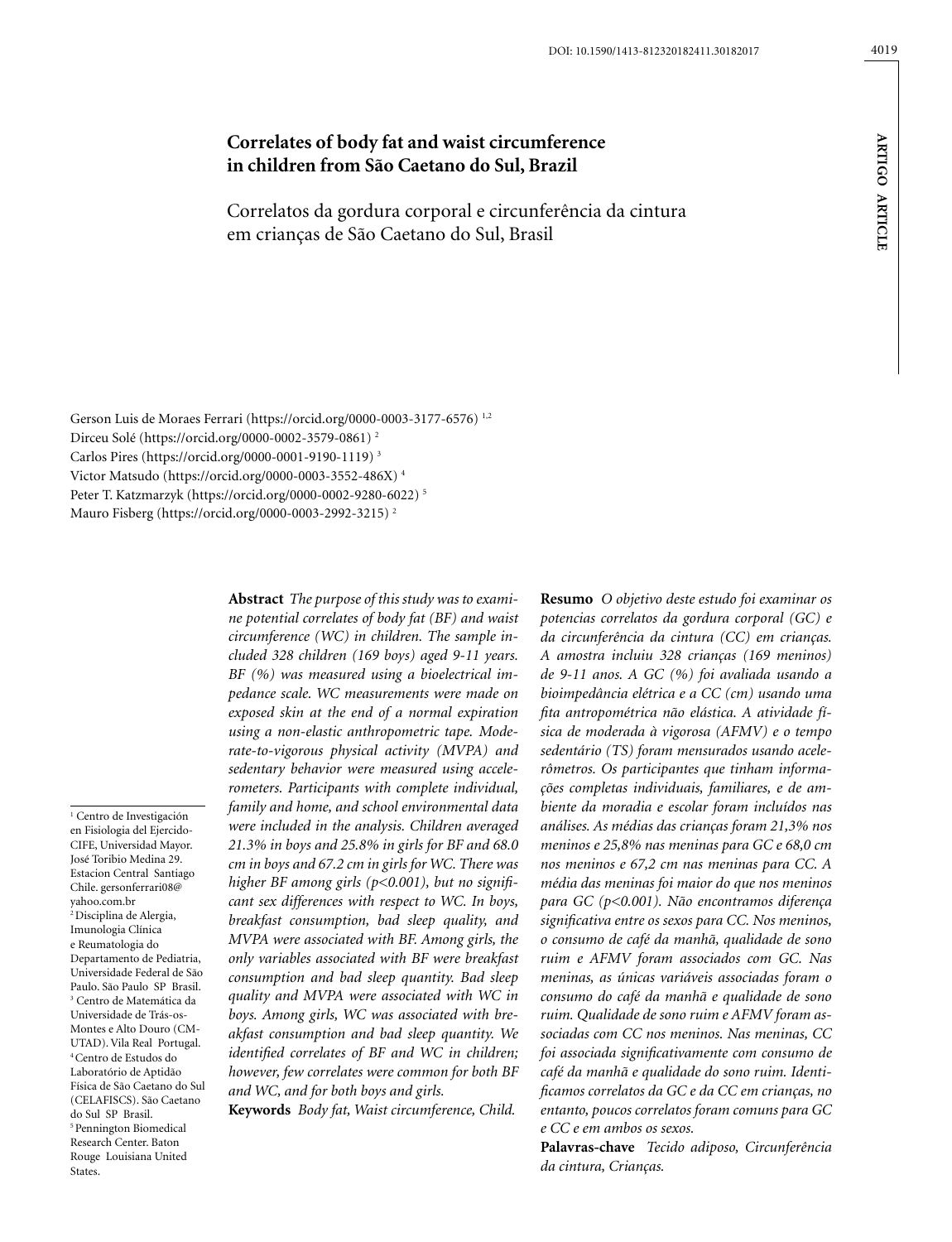# **Introduction**

Obesity is an important lifestyle-related public health problem worldwide<sup>1</sup>. The prevalence of obesity in children has risen significantly during the past few decades not only in high-income countries but also in low- and middle-income countries<sup>2</sup>. One recent review has reported that the prevalence of childhood overweight and obesity rose by 47.1% between 1980 and 2013 worldwide<sup>3</sup>.

The association between obesity, defined by various assessment methods, and comorbidities/ mortality is considered to be strong and causal<sup>4</sup>. Even though body fat (BF) is associated with an increased health risk, abdominal fat mass has proved to be an independent risk factor for the development of comorbidities such as stroke, type II diabetes, hypertension, and cancer<sup>4</sup>. In adults, markers of central BF distribution are associated with visceral fat and components of the metabolic syndrome5 . Waist circumference (WC) is also associated with cardiovascular disease risk factors in children<sup>6</sup>.

The prevalence of overweight and obesity among Brazilian children may have increased during the last decades leading to concern among public health authorities. In 2010, the National School of Health (Pesquisa Nacional de Saúde do Escolar) reported that 33.5% of Brazilian children were overweight, and 16.6% of boys and 11.8% of girls were obese<sup>7</sup>. Strategies implemented to reduce overweight/obesity in children, especially at the school level, have reported inconclusive outcomes - some showed significant results<sup>8</sup>, while others did not<sup>9</sup>. A better understanding of lifestyle characteristics associated with obesity is needed to reduce the negative behavioural and health effects of excessive weight in childhood. Further, as children spend most of their daily time at school, where healthy behaviours are learned<sup>10</sup>, the school environment may promote healthy habits that positively affect children's weight status $11$ . Thus, the aim of this study was to examine potential individual (demographic and behavioral), family and home, and school environmental correlates of BF and WC in children aged 9-11 years from São Caetano do Sul, Brazil.

## **Methods**

### **Data source**

The International Study of Childhood Obesity, Lifestyle and the Environment (ISCOLE) aimed to determine the relationships between lifestyle behaviours and obesity in a multi-national, cross-sectional sample of 9-11 year-old children<sup>12</sup>. Data collection for this study was conducted in the Brazilian city of São Caetano do Sul.

A complete list of public and private schools enrolling 5th grade students in São Caetano do Sul was assembled. Public and private schools were sampled separately and schools were selected from each list at a ratio of 4 (public) to 1 (private). All schools were placed in random order within each stratum and each school was approached according to the established order. This 80% public to 20% private schools ratio was purposely implemented to maximize socioeconomic status (SES) distribution. In total, 20 schools (16 public) were sampled in order to generate a sample of 25–30 children from each school with a stipulation that each sex comprise approximately 50% of the selected sample, resulting in a minimum enrollment of 500  $5<sup>th</sup>$  grade children. Additional details on study design, sample size, and full methodology have been published elsewhere<sup>12</sup>. This project was approved by the research ethics board at the Federal University of São Paulo, Brazil and the participating school boards. Written informed parental consent and child assent were obtained for all participants.

#### **Anthropometric variables**

Data were collected by trained ISCOLE data collectors during an in-school visit according to standardized procedures<sup>12</sup>. Anthropometric variables included body height, body weight, body mass index (BMI), body fat percentage (BF%), and WC. Body height (cm) was measured without shoes using a Seca 213 portable stadiometer (Hamburg, Germany), with the head in the Frankfort plane. Body weight and BF% were measured using a portable Tanita SC-240 body composition analyzer (Arlington Heights, IL, United States) after all outer clothing, heavy pocket items and shoes and socks were removed<sup>13</sup>. WC measurements were made on exposed skin at the end of a normal expiration using a non-elastic anthropometric tape midway between the lower rib margin and the iliac crest<sup>12</sup>.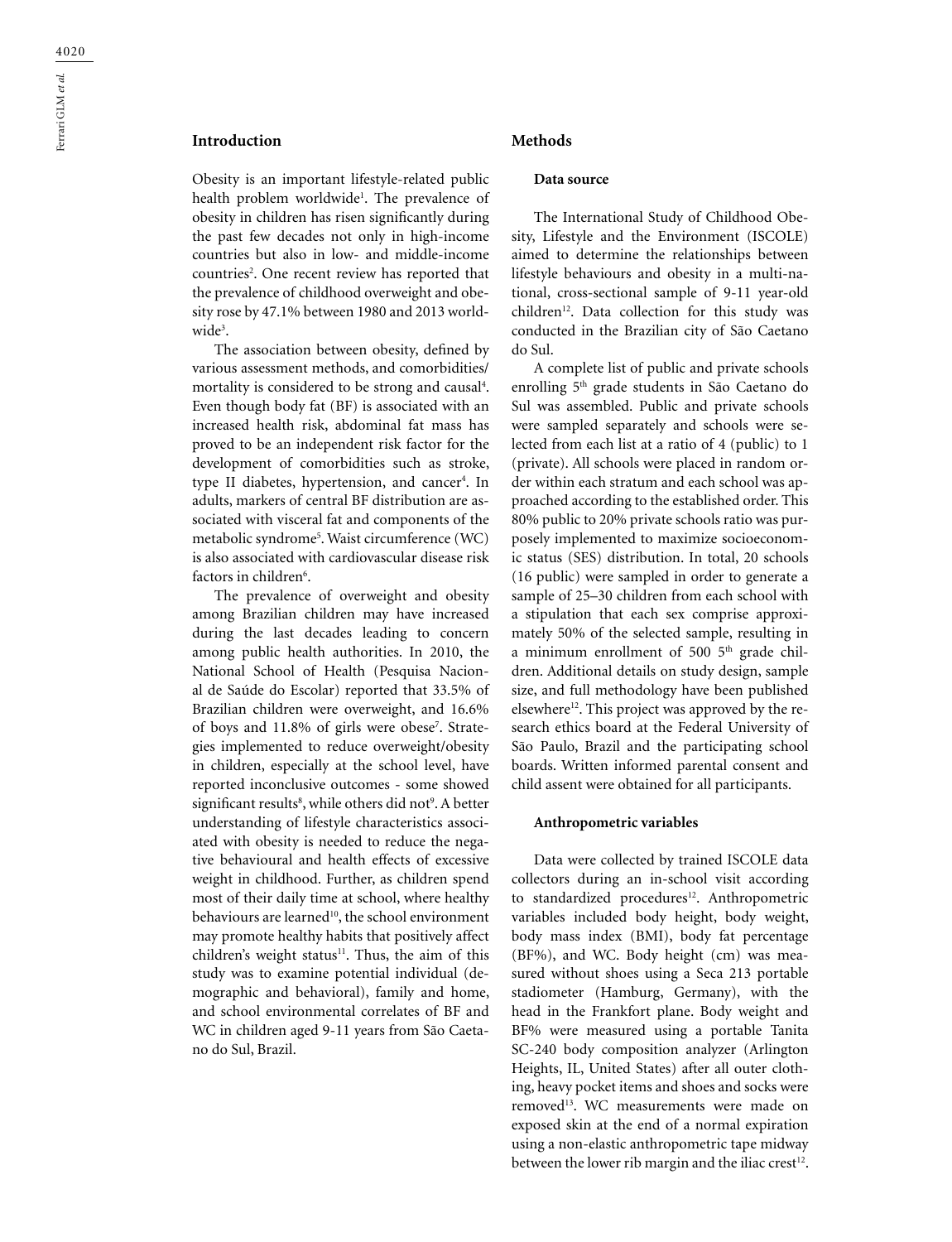Each measurement was repeated and the average was used for analysis (a third measurement was obtained if the first two measurements were >0.5 cm apart for body height and WC, 0.5 kg apart for body weight and 2.0% for BF%, respectively). The mean value of the two closest measurements was used for analysis.

### **Potential correlates**

*Demographic correlates.* Parents were asked about the child's age, sex and ethnicity (white/ caucasian, black, mixed, other) in the ISCOLE Demographic and Family History Questionnaire.

*Behavioral correlates.* Participants completed the ISCOLE Diet and Lifestyle Questionnaire, containing questions asked to the child related to dietary intake, physical activity and sedentary behaviors<sup>12</sup>. Children completed a Food Frequency Questionnaire (FFQ) which asked how often participants consumed 23 food and beverage items in a usual consumption $12$ . In the present paper, we use standardized principal component scores for these two patterns as the dependent variables "unhealthy diet pattern" (characterized by high intakes of fast foods, and fried food) and "healthy diet pattern" (including fruits and vegetables).

Children reported the frequency of breakfast consumption. Subsequently, weekly breakfast frequency (0-7 days per week) was calculated as the sum of weekday and weekend day breakfast frequency. Children were asked how many hours they typically watched television (TV) and played video game and/or computer per week day, and per weekend day<sup>12</sup>. Children were asked how many hours they typically watched TV, and how many hours they played video games and/ or used computer on weekdays and on weekends days separately<sup>12</sup>. For analysis, this is presented as a screen time score. Children were asked how they traveled (e.g., walking, car), to school most days and these responses were re-coded as active or inactive transport. Children also reported the time that it usually took them to travel to school.

Children were asked to wear an ActiGraph GT3X+ accelerometer (ActiGraph LLC, Pensacola) at the waist on an elasticized belt, and positioned in line with the right mid-axillary line, for at least 7 consecutive days (plus an initial familiarization day and the morning of the final day). Children were asked to wear the accelerometer 24h/day (removing only for water-related activities). Children received instruction during the initial in-school assessment on how to wear the accelerometer.

Data reduction strategies limited the analytical dataset to participants who provided at least four days of valid measurements (including at least one weekend day), with at least 10 hours/ day of waking wear time<sup>14</sup>. Data were collected at a sampling frequency of 80 Hz, and subsequently downloaded in 1-second epochs, and aggregated to 15-second epochs for analysis using ActiLife Software (version 6, Actigraph LLC)<sup>15</sup>. Time spent in moderate-to-vigorous physical activity (MVPA) and sedentary behavior (SB) were estimated using the Evenson et al.<sup>15</sup> cut points. To determine MVPA and SB, total sleep period time and non-wear time were identified using validated procedures<sup>16</sup>.

*Family and home environment correlates.* A Demographic and Family History Questionnaire, and a Neighborhood and Home Environment Questionnaire contained questions for parents related to their home and neighborhood environment. Parents were also asked about the child's age, sex, number of siblings birth country, health history of the child, total annual household income, parental education level, parental employment status, and number of working motorized vehicles at the household. Combined parental education level (highest level of either parent) was used by considering both parents' responses. Many questions were asked separately about both maternal and paternal parents, but the identity of the familial relationship of the individual completing the questionnaire (mother or father) was not captured by the questionnaire.

*School environment correlates.* An ISCOLE School Environment Questionnaire captured information on school characteristics, policies, and practices that may influence healthy eating and activity behaviours of the children. This questionnaire was completed by a school administrator or teacher in each of the participating schools. Lastly, one school audit was completed for each participating school by the research study team. This questionnaire recorded directly observed information on the school's built and food environments. Full details of the questionnaires are provided in Katzmarzyk et al.<sup>12</sup>.

Ferrari et al.<sup>17</sup> provides additional details on response categories and additional details on measurement and analysis of potential individual, family and home, and school environmental correlates of BF and WC. Additional details on analytical sample, complete data, missing data study design, participating countries, and full methodology can be found in Ferrari et al.<sup>17</sup>.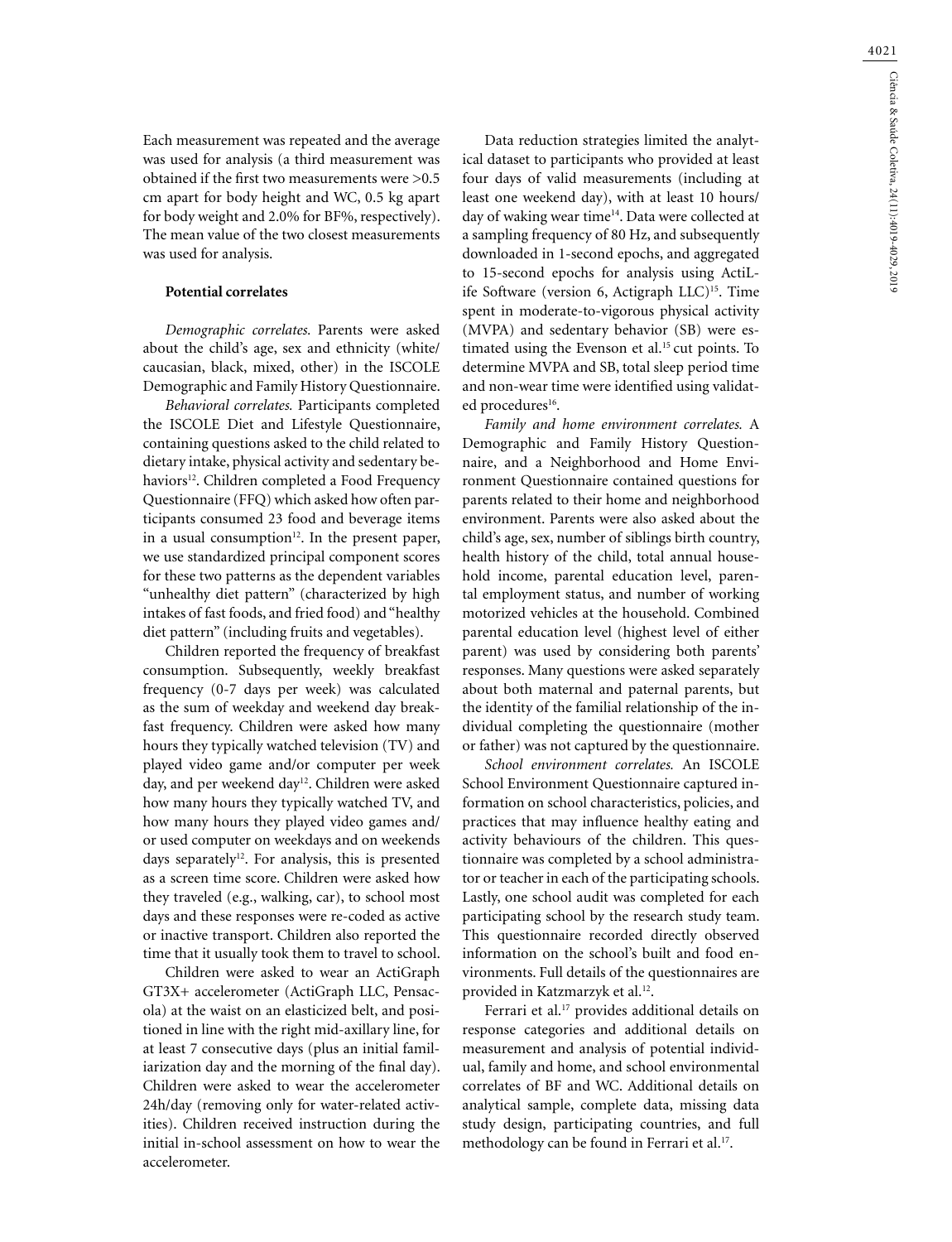## **Statistical analysis**

Male and female samples were described separately using the mean and standard deviation, or frequencies, depending on the nature of the variables. For the comparison between the two groups, the Student T Test, the Chi-Square Test for independence, and Standardized Adjusted Residuals were used. The normality of the data was assessed with the Kolmogorov-Smirnov Test.

We used multilevel linear regression models, including school in the second level (random intercept), to examine the associations of potential correlates with BF% and WC. Due to the non-normal distribution, both variables were log-transformed for analysis and treated as continuous variables.

At first, univariate models, adjusted for age and ethnicity, with school as a random effect, were carried out for all potential correlates, separately in the boys and girls. The variables that were significant at *p*<0.10 in the univariate models, were included in multiple models (also adjusted for age and ethnicity, with school as a random effect) to determine the correlates of BF% and WC, among boys and among girls. Variables that were significant at  $p<0.10$  in the multiple models were considered correlates of BF and WC. Data were analyzed using Statistical Package for the Social Sciences (SPSS) software, version 22.0.

#### **Results**

Complete data for the outcomes of interest and all investigated correlates were available for 328 children. Missing data were found for 256 participants of the original sample of participants<sup>17</sup>.

Characteristics of participating children and their parents are summarized in Table 1. The sample included 328 children aged from 9 to 11 years old ( $M = 10.4$ ; SD = 0.5), and 169 (51.5%) were boys. The majority (75.9%) was white/caucasian (73.4% of the boys and 78.6% of the girls). The comparison between boys and girls showed significant higher percentage of BF among girls (p<0.001), but no significant differences with respect to WC, height, weight, or BMI (p>0.05). However, the percentage of overweight was higher among girls (30.8% vs. 17.2%), and the percentage obese was higher among boys (33.1% vs. 22.6%).

Boys had a higher healthy diet score (p=0.024) and ate breakfast more often than girls (p=0.042). They also had higher screen time (p=0.053), which is explained by more time spent playing videogames/computer (p=0.007), since there were no differences between boys and girls in TV time (p=0.616) (Table 1).

More than half of boys and girls spent less than 15 minutes to travel to school and did it in an inactive mode. More than 90% of boys and of girls classified their sleep quality and quantity as very good/fairly good. There were no significant differences between boys and girls with respect to these variables (p>0.05) (Table 1).

Mean MVPA time was 71.2 min/day for boys and 46.6 min/day for girls (p<0.001). More than half of boys (63.9%) met MVPA guidelines. Among girls, only 25.1% met MVPA guidelines<sup>18</sup>. On the other hand, SB was higher among girls than among boys  $(p=0.005)$  (Table 1).

There were no significant differences between boys and girls with respect to the family, home and school environment characteristics (p>0.05) (Table 1). On average, each family had 2.3 TVs at home and more than 70% of children have a TV in the bedroom. More than half of the parents have completed high school or some college. About half of the mothers and two-thirds of the fathers work full time.

Results from the multiple models (Table 2) showed that, among boys, breakfast consumption and MVPA were negatively associated with BF%. Sleep quality was positively associated with BF%. Sedentary behavior and TV in bedroom were not associated with BF%.

Among girls, the only variable negatively associated with BF% was the breakfast consumption. Sleep quantity was positively associated with BF%. Time to travel to school was not associated with BF% (Table 2).

Results from the multiple models for WC (Table 3) showed a positive association of sleep quality with WC in boys. MVPA was negatively associated with WC. Screen time, TV in bedroom and policies or practices oh healthy eating were not associated with WC.

Among girls, WC was negatively associated with breakfast consumption. Sleep quantity was positively associated with WC.

### **Discussion**

The aim of this study was to examine potential correlates of BF and WC in Brazilian children. In boys, breakfast consumption, bad sleep quality, and MVPA were associated with BF%. Among girls, the only variables associated with BF% were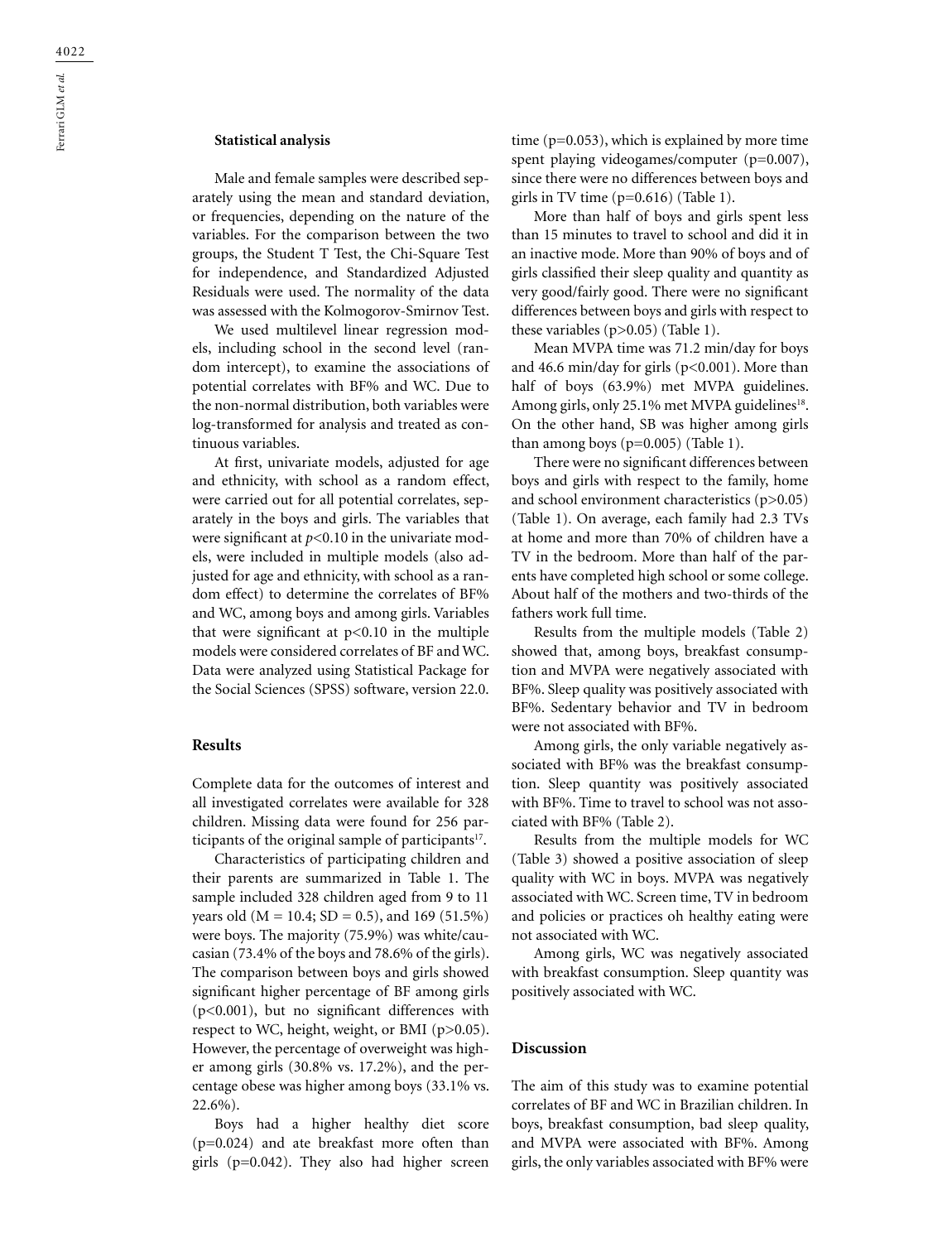4023

| <b>Variables</b>                                         | Boys $(n=169)$            | Girls $(n=159)$      | p-value                |  |
|----------------------------------------------------------|---------------------------|----------------------|------------------------|--|
| Demographic                                              |                           |                      |                        |  |
| Age (years)                                              | 10.4(0.5)                 | 10.4(0.5)            | 0.844(1)               |  |
| Ethnicity                                                |                           |                      | 0.091(2)               |  |
| White/Caucasian                                          | 124 (73.4%)               | 125 (78.6%)          |                        |  |
| Black                                                    | 13 (7.7%)                 | $11(6.9\%)$          |                        |  |
| Mixed                                                    | 28 (16.6%)                | 14 (8.8%)            |                        |  |
| Other                                                    | $4(2.4\%)$                | $9(5.7\%)$           |                        |  |
| Anthropometric                                           |                           |                      |                        |  |
| Body fat percentage (%)                                  | 21.3(9.6)                 | 25.8(9.0)            | < 0.001(1)             |  |
| Waist circumference (cm)                                 | 68.0 (11.7)               | 67.2(9.8)            | $0.544^{(1)}$          |  |
| Height (cm)                                              | 143.3(7.1)                | 144.4(8.2)           | $0.187^{(1)}$          |  |
| Weight (kg)                                              | 41.7(12.9)                | 42.6 (12.2)          | $0.528^{(1)}$          |  |
| Body mass index (BMI) (kg/m <sup>2</sup> )               | 20.1(4.7)                 | 20.2(4.5)            | 0.713(1)               |  |
| BMI weight status <sup>19</sup>                          |                           |                      | 0.014(2)               |  |
| Underweight                                              | $3(1.8\%)$                | $1(0.6\%)$           |                        |  |
| Normal weight                                            | 81 (47.9%)                | 73 (45.9%)           |                        |  |
| Overweight                                               | 29 (17.2%) <sup>(-)</sup> | 49 (30.8%) (+)       |                        |  |
| Obese                                                    | 56 (33.1%) $(+)$          | 36 (22.6%) $($ - $)$ |                        |  |
| <b>Behavioral</b>                                        |                           |                      |                        |  |
| Unhealthy diet score                                     | 0.021(1.025)              | $-0.022(0.976)$      | $0.697^{(1)}$          |  |
| Healthy diet score                                       | 0.120(1.087)              | $-0.128(0.883)$      | 0.024(1)               |  |
| Breakfast consumption (days/week)                        | 5.4(2.1)                  | 4.9(2.2)             | 0.042(1)               |  |
| Screen time score (hour/day)                             |                           |                      |                        |  |
| Total screen time                                        | 4.1(2.2)                  | 3.7(2.1)             | 0.053(1)               |  |
| TV                                                       | 2.3(1.4)                  | 2.3(1.3)             | $0.616^{(1)}$          |  |
| Video game/computer                                      | 1.8(1.3)                  | 1.4(1.2)             | 0.007(1)               |  |
| Travel mode to school                                    |                           |                      | $0.566^{(2)}$          |  |
| Active                                                   | 67 (39.6%)                | 68 (42.8%)           |                        |  |
| Inactive                                                 | 102 (60.4%)               | 91 (57.2%)           |                        |  |
| Time to school                                           |                           |                      | 0.054(2)               |  |
| $\leq$ 15 minutes                                        | $102(60.4\%)$             | 116 (73.0%)          |                        |  |
| $>15 - 30$ minutes                                       | 39 (23.1%)                | 25 (15.7%)           |                        |  |
| $>30$ minutes                                            | 28 (16.6%)                | 18 (11.3%)           |                        |  |
| Sleep quality                                            |                           |                      | $0.361^{(2)}$          |  |
| Fairly bad, very bad                                     | $6(3.6\%)$                | $9(5.7\%)$           |                        |  |
| Very good, fairly good                                   | 163 (96.4%)               | 150 (94.3%)          |                        |  |
| Sleep quantity                                           |                           |                      | $0.698^{(2)}$          |  |
| Fairly bad, very bad                                     | $9(5.3\%)$                | $7(4.4\%)$           |                        |  |
| Very good, fairly good                                   | 160 (94.7%)               | 152 (95.6%)          |                        |  |
| Physical education classes                               |                           |                      | $0.715^{(2)}$          |  |
| $\leq$ 2 days                                            | 141 (83.4%)               | 135 (84.9%)          |                        |  |
| $\geq$ 3 days                                            | 28 (16.6%)                | 24 (15.1%)           |                        |  |
| Mean (SD)                                                | 2.1(1.1)                  | 2.1(0.9)             | $0.400^{(1)}$          |  |
| Physical activity (min/day)                              |                           |                      |                        |  |
| <b>MVPA</b>                                              | 71.2 (27.0)               | 46.6(18.6)           | < 0.001(1)             |  |
| <b>MPA</b>                                               | 48.4 (16.5)               | 34.0 (12.9)          | < 0.001 <sup>(1)</sup> |  |
| <b>VPA</b>                                               | 22.8(12.7)                | 12.6(6.8)            | < 0.001(1)             |  |
| Meeting MVPA guidelines $(\geq 60 \text{ min/day})^{18}$ | 108 (63.9%)               | 40 (25.1%)           | < 0.001 <sup>(2)</sup> |  |
| Sedentary behaviour (min/day)                            | 489.7 (69.2)              | 511.1 (67.3)         | 0.005                  |  |

**Table 1**. Demographic, anthropometric, behavioral, family, home and school environment characteristics in

continua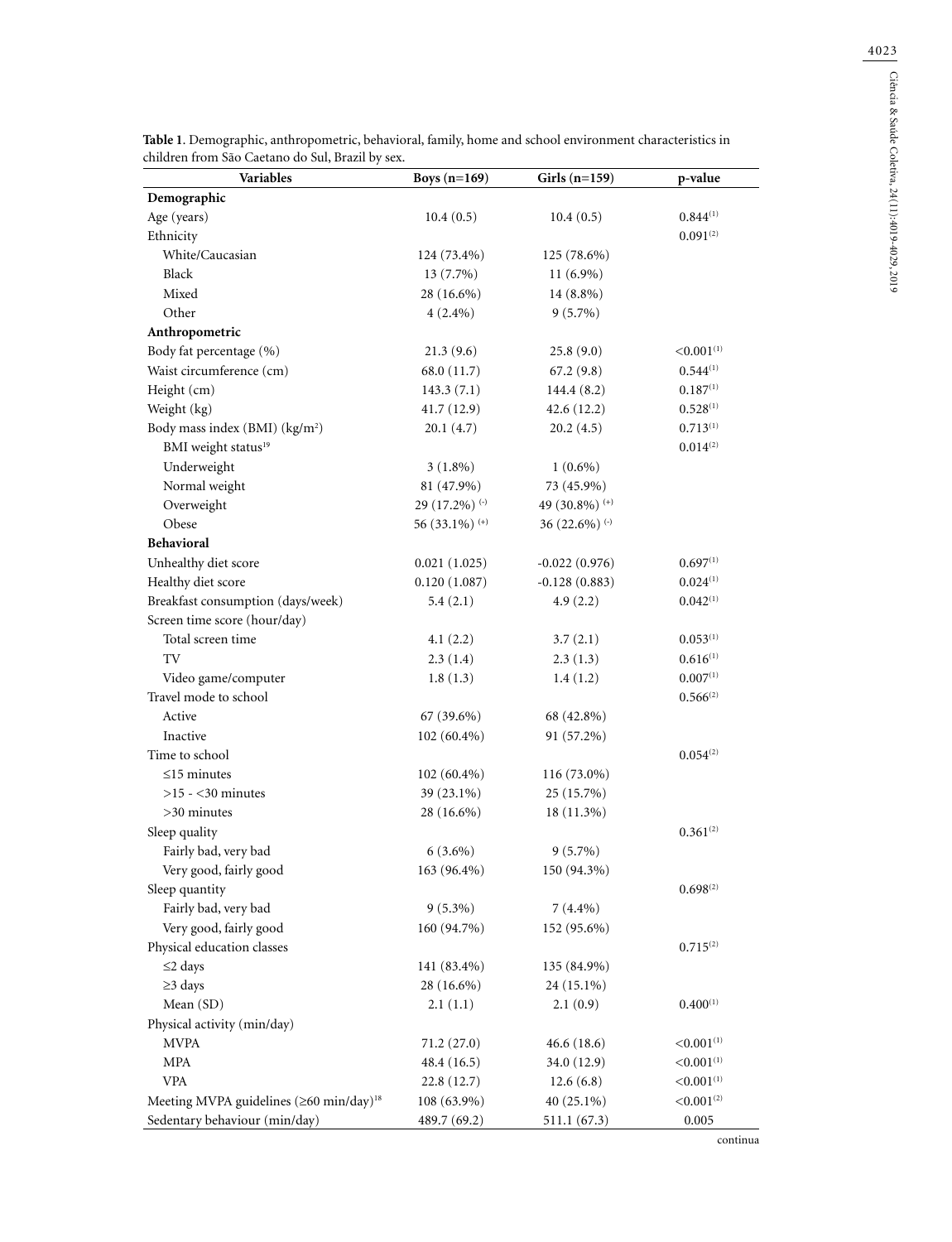| Family and home environment                                               |               |               |               |
|---------------------------------------------------------------------------|---------------|---------------|---------------|
| Siblings                                                                  | 1.3(1.1)      | 1.3(1.1)      | $0.979^{(1)}$ |
| Total annual household income (Brazilian                                  |               |               | $0.099^{(2)}$ |
| Real)                                                                     |               |               |               |
| Less than R\$ 19,620                                                      | 59 (34.9%)    | 57 (35.8%)    |               |
| R\$ 19,621 to <32,700                                                     | 54 (32.0%)    | 33 (20.8%)    |               |
| R\$ 32,701 to 58,860                                                      | 35 (20.7%)    | 41 (25.8%)    |               |
| R\$ 58,861 and above                                                      | 21 (12.4%)    | 28 (17.6%)    |               |
| TVs in home                                                               | 2.3(1.0)      | 2.3(0.9)      | 0.558(1)      |
| TV in bedroom                                                             |               |               | $0.663^{(2)}$ |
| Yes                                                                       | 124 (73.4%)   | 120 (75.5%)   |               |
| No                                                                        | 45 (26.6%)    | 39 (24.5%)    |               |
| Automobiles                                                               | 1.0(0.8)      | 1.0(0.8)      | 0.628(1)      |
| Combined parental educational level                                       |               |               | $0.970^{(2)}$ |
| Did not complete high school                                              | 38 (22.5%)    | 34 (21.4%)    |               |
| Completed high school or some college                                     | 94 (55.6%)    | 90 (56.6%)    |               |
| Completed bachelor or postgraduate                                        | 37 (21.9%)    | 35 (22.0%)    |               |
| degree                                                                    |               |               |               |
| Maternal characteristics                                                  |               |               |               |
| Employment status                                                         |               |               | $0.190^{(2)}$ |
| Part-time or less                                                         | 93 (55.0%)    | 76 (47.8%)    |               |
| Full-time                                                                 | 76 (45.0%)    | 83 (52.2%)    |               |
| Paternal characteristics                                                  |               |               |               |
| Employment status                                                         |               |               | $0.964^{(2)}$ |
| Part-time or less                                                         | 57 (33.7%)    | 54 (34.0%)    |               |
| Full-time                                                                 | 112 (66.3%)   | $105(66.0\%)$ |               |
| School environment                                                        |               |               |               |
| Type of school                                                            |               |               | $0.667^{(2)}$ |
| Public school                                                             | $165(97.6\%)$ | 154 (96.9%)   |               |
| Private school                                                            | $4(2.4\%)$    | $5(3.1\%)$    |               |
| Children in schools that has in practice                                  | 82 (48.5%)    | 94 (59.1%)    | $0.054^{(2)}$ |
| policies about physical activity                                          |               |               |               |
| Children in schools that has in practice<br>policies about healthy eating | 71 (42.0%)    | 76 (47.8%)    | $0.292^{(2)}$ |

**Table 1**. Demographic, anthropometric, behavioral, family, home and school environment characteristics in children from São Caetano do Sul, Brazil by sex.

**Variables Boys (n=169) Girls (n=159) p-value**

Results presented as mean (standard deviation) or n (%);

(1) Student T Test; (2) Chi-square Test; **(-)** standardized adjusted residuals < 1.96; **(+)** standardized adjusted residuals > 1.96. MVPA: moderate-to-vigorous physical activity; VPA: vigorous physical activity; MPA: moderate physical activity.

breakfast consumption and a bad sleep quantity. Bad sleep quality and MVPA were associated with WC in boys. Among girls, WC was associated with breakfast consumption and bad sleep

those identified in previous studies<sup>20,21</sup>. There is a clear link between intra-abdominal fat and metabolic abnormalities, such as plasma cholesterol, triglyceride, insulin concentrations<sup>22</sup> and cardiovascular risk factors in children<sup>6</sup>. In adults, central (intra-abdominal) distribution

quantity. Correlates identified here are similar to

of BF increases risk of the metabolic syndrome more than peripheral distribution<sup>5</sup> and it is well established that a more central fat distribution is associated with an increased risk of ill health<sup>23</sup>. WC measurements have been used to estimate intra-abdominal fat in children<sup>24</sup>. Pediatric studies consistently show strong correlations of WC with components of the metabolic syndrome, including dyslipidemia and fasting insulin<sup>22</sup>. Studies in children have also showed that a greater deposition of central fat is correlated with less fa-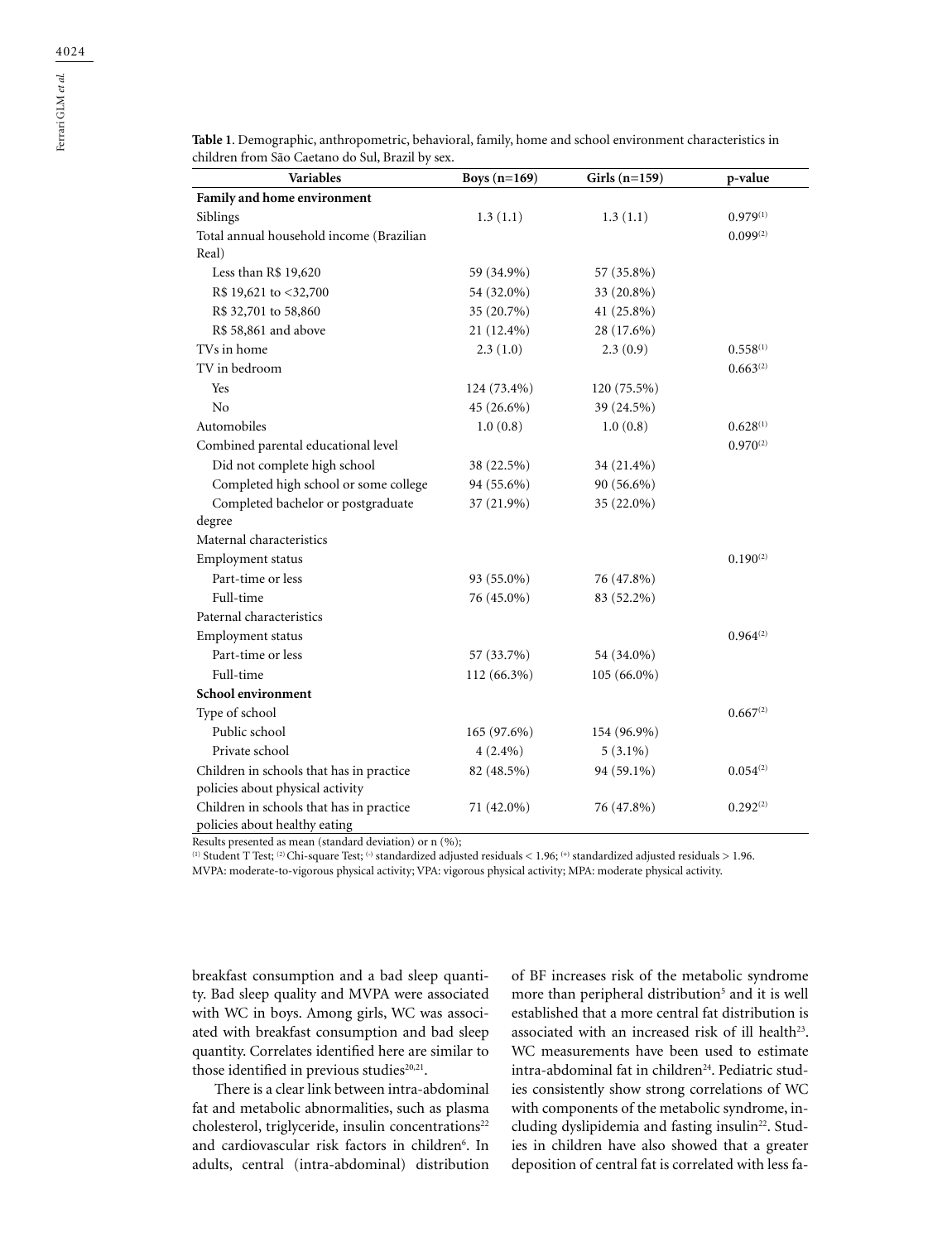| <b>Variables</b>                                | Boys $(n=169)$                    |         | $Girls(n=159)$                         |       |
|-------------------------------------------------|-----------------------------------|---------|----------------------------------------|-------|
|                                                 | $\beta$ coefficient (95% CI)      |         | p-value ß coefficient (95% CI) p-value |       |
| Behavioral correlates                           |                                   |         |                                        |       |
| Breakfast consumption (days/week)               | $-0.0131(-0.027, 0.001)$          | 0.065   | $-0.0107(-0.023, 0.001)$               | 0.075 |
| Time of travel to school $(>15 - < 30)$<br>min) |                                   |         | $0.0472(-0.034, 0.128)$                | 0.250 |
| Time of travel to school ( $\geq 30$ min)       |                                   |         | $-0.0066$ ( $-0.106$ , 0.093)          | 0.897 |
| Sleep quality (fairly bad, very bad)            | $0.1356(-0.012, 0.283)$           | 0.071   |                                        |       |
| Sleep quantity (fairly bad, very bad)           |                                   |         | $0.1179(-0.006, 0.241)$                | 0.061 |
| Physical education classes                      |                                   |         |                                        |       |
| MVPA (minutes)                                  | $-0.0023$ ( $-0.004$ , $-0.001$ ) | < 0.001 |                                        |       |
| Sedentary behavior (minutes)                    | $-0.0001$ ( $-0.0005, 0.0004$ )   | 0.826   |                                        |       |
| Family and home environment                     |                                   |         |                                        |       |
| correlates                                      |                                   |         |                                        |       |
| TV in bedroom (yes)                             | $0.0415(-0.022, 0.105)$           | 0.199   |                                        |       |

**Table 2**. Final multiple models for correlates with the logarithm of body fat percentage in in children from São Caetano do Sul, Brazil**<sup>a</sup>**

a Multilevel linear regression model including all significant variables from the full model, controlling for ethnicity and age, with school as a random effect (2nd level); unstandardized beta coefficients are presented; 95%CI: 95% confidence intervals; Independent variables with p-value <0.10 in the univariate models (Table 4);

Reference categories in categorical variables: time of travel to school: ≤15 min; sleep quality and sleep quantity: very good, fairly good; TV in bedroom: no.

**Table 3**. Final multiple model for correlates with the logarithm of waist circumference in children from São Caetano do Sul, Brazil.**<sup>a</sup>**

| <b>Variables</b>                        | Boys $(n=169)$                    |         | $Girls (n=159)$              |         |
|-----------------------------------------|-----------------------------------|---------|------------------------------|---------|
|                                         | $\beta$ coefficient (95% CI)      | p-value | $\beta$ coefficient (95% CI) | p-value |
| Behavioral correlates                   |                                   |         |                              |         |
| Breakfast consumption (days/week)       |                                   |         | $-0.0123(-0.024, -0.001)$    | 0.039   |
| Screen time - Video (hour/day)          | $0.0134 (-0.008, 0.035)$          | 0.211   |                              |         |
| Sleep quality (fairly bad, very bad)    | $0.1310(-0.017, 0.279)$           | 0.082   |                              |         |
| Sleep quantity (fairly bad, very bad)   |                                   |         | $0.1178(-0.005, 0.240)$      | 0.059   |
| MVPA (minutes)                          | $-0.0021$ ( $-0.003$ , $-0.001$ ) | <0.001  |                              |         |
| Family and home environment correlates  |                                   |         |                              |         |
| TV in bedroom (yes)                     | $0.0420(-0.022, 0.106)$           | 0.194   |                              |         |
| School environment correlates           |                                   |         |                              |         |
| Policies or practices on healthy eating | $-0.0460(-0.128, 0.035)$          | 0.252   |                              |         |
| (no)                                    |                                   |         |                              |         |

a Multilevel linear regression model including all significant variables from the full model, controlling for ethnicity and age, with school as a random effect (2<sup>nd</sup> level): unstandardized beta coefficients are presented; 95%CI: 95% confidence intervals; Independent variables with p-value < 0.10 in the univariate models (Table 6);

Reference categories in categorical variables: sleep quality and sleep quantity: very good, fairly good; TV in bedroom: no; policies or practices on healthy eating: yes.

vorable patterns of serum lipoprotein concentrations and blood pressure<sup>25</sup>. Because adiposity and cardiovascular risk factors track from childhood into adulthood, early identification of children with high central adiposity is important.

These results have implications for the diagnosis of obesity-related health concerns among children, as well as the assessment of total and regional adiposity in growth studies. For example, WC is a common component of clinical definitions of metabolic syndrome in children<sup>23</sup>. Within the context of metabolic syndrome, WC is primarily viewed as a marker of "abdominal" obesity, as generalized obesity has not typically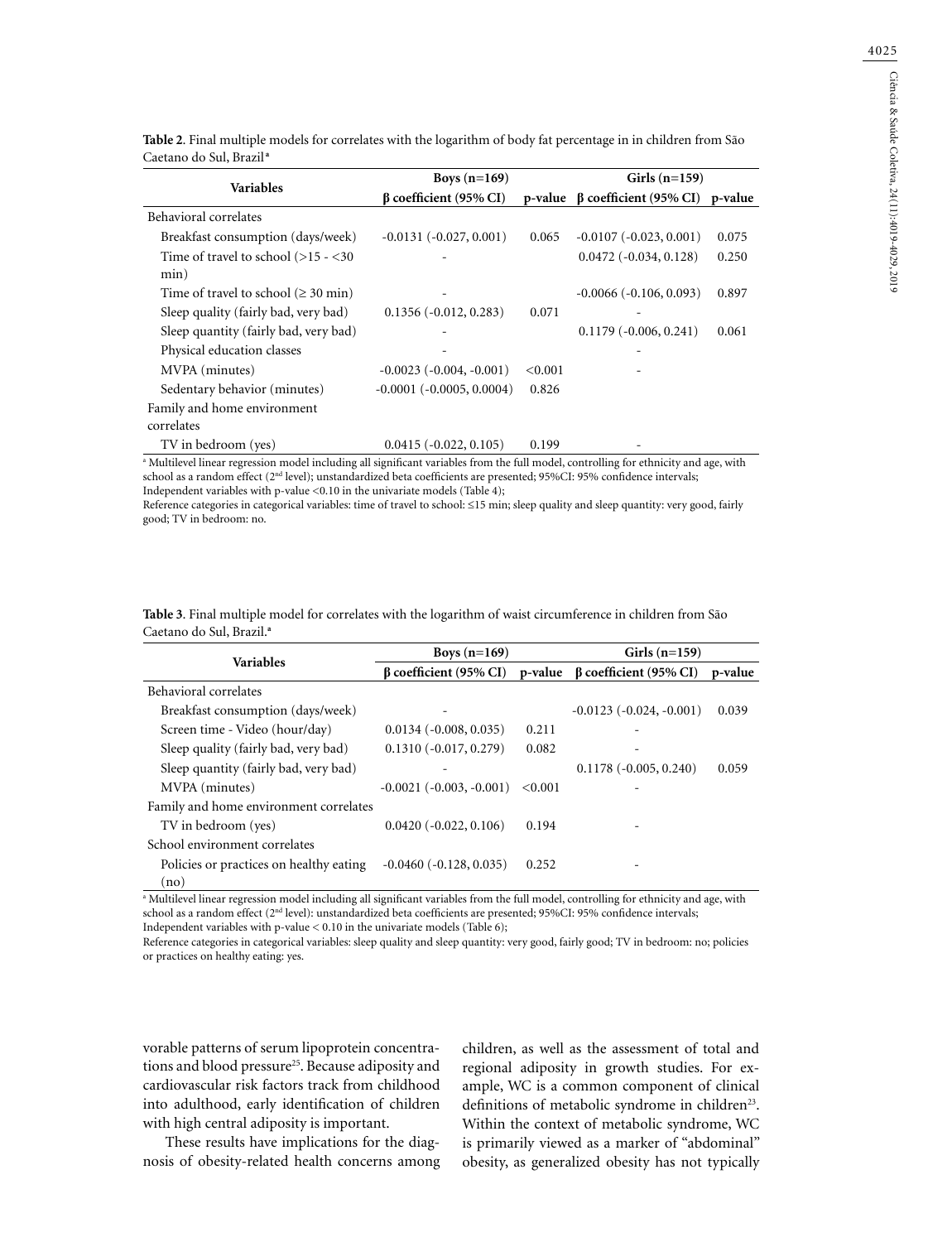been considered as an important component of the syndrome. Some information exists on the stability and tracking of abdominal fat distribution and it indicates rather moderate tracking, especially for indices describing subcutaneous adipose tissue.

We found that MVPA is a correlate of adiposity. Systematic reviews have concluded that higher levels of objectively measured physical activity are associated with lower levels of body fatness in children and adolescents<sup>20</sup>. More recent evidence from studies using objective measures of physical activity is supportive of the conclusion that higher levels of physical activity are associated with lower adiposity<sup>26</sup>. Steele et al.<sup>26</sup> reported negative associations between bioelectrical impedance determined body composition variables with time spent in accelerometer-determined MVPA (defined as >2000 counts/min). In contrast to our study, however, their definition of MVPA (defined as >2000 counts/min) differed from our own both in magnitude and epoch time length (≥574 counts/15 sec). The magnitude of the associations was strongest as what we observed ( $=$  $-0.044$  versus =  $-0.0021$  for WC and MVPA). A recent systematic review concluded that physical activity was associated more consistently with adiposity in boys than girls<sup>20</sup>, and the present study was consistent with this fınding. It is not clear why adiposity development might be more sensitive to variation in physical activity in boys than in girls, but it is possible that influences on the energy-intake side of the energy-balance equation may be more important in girls than boys. In particular, low physical activity is considered in children as significant correlates of excess body fat<sup>17</sup>.

The relationship between dietary patterns and childhood overweight and obesity is still unclear in the literature<sup>27</sup>. Children with overweight problems have been reported to be more likely to skip breakfast<sup>27</sup>. The sample in the present study reported consuming breakfast with 57% being categorized as frequent (6–7 days/week), 25.6% occasional (3–5 days/week) and 17.4% rare (0–2 days/week) breakfast consumers. These values are consistent with previous reviews reporting that 10–30% of young people in Europe and the United States regularly skip breakfast. Consistent with past work $21$ , we showed an inverse association between breakfast frequency and adiposity indicators (BF and WC). Furthermore, our analyses showed these associations to be independent of ethnicity and age with school as a random effect. Zakrzewski et al.<sup>27</sup> analyzed data from children from 12 countries in ISCOLE and showed that frequent breakfast consumption (6–7 days/ week) was associated with lower BMI and BF% compared with both occasional (3–5 days/week) and rare (0–2 days/week) consumption independent of age, sex and parental education. However, relationships were not consistently observed across the 12 study sites; some countries showed no association (Australia, Finland and Kenya), and others showed that occasional, but not rare, consumption was associated with higher BMI z-scores compared with frequent consumption (Canada, Portugal and South Africa). The role of dietary patterns with respect to the risk of overweight and obesity in children and the interaction with other variables (e.g., physical activity) needs to be determined in future studies.

Previous studies have found significant associations between short sleep duration and obesity in children<sup>28</sup>. A meta-analysis among children showed an odds ratio for overweight and obesity of 0.91 (95% CI: 0.84–1.00) per each additional hour of sleep duration<sup>28</sup>. However, all of the studies in this review were from high and upper-middle income countries. Katzmarzyk et al.29 presented mean BMI z-scores across quintiles of sleep duration. The authors found the significant linear trends across quintiles of nocturnal sleep duration ( $p<0.01$ ; negative) in both boys and girls from ISCOLE<sup>29</sup>. In our data, the results demonstrated a significant negative association between self-reported sleep quantity and quality and obesity. Brazilian researchers<sup>30</sup> have reported significant associations between short sleep duration and obesity among adolescents. The authors showed that each hour of sleep was associated with an odds ratio of obesity of 0.70 (95% CI:  $0.49 - 0.99$ )<sup>30</sup>.

Especially in children, prevention is universally seen as the best approach to reverse the increasing global prevalence of overweight/obesity<sup>3</sup>. Despite the apparent fascination of prevention, to date, there is limited evidence on the most effective means of preventing childhood obesity. This may be partly related to the relatively small sample sizes for the expected effect size and/or insufficient duration of the longitudinal study in many prevention trials. Prevention is multi-level and measures should be instituted at the individual, family, community, and institutional healthcare levels<sup>3</sup>.

This study has several strengths and limitations. The limitations include the cross-sectional design, and not being representative of the population. The work presented was restricted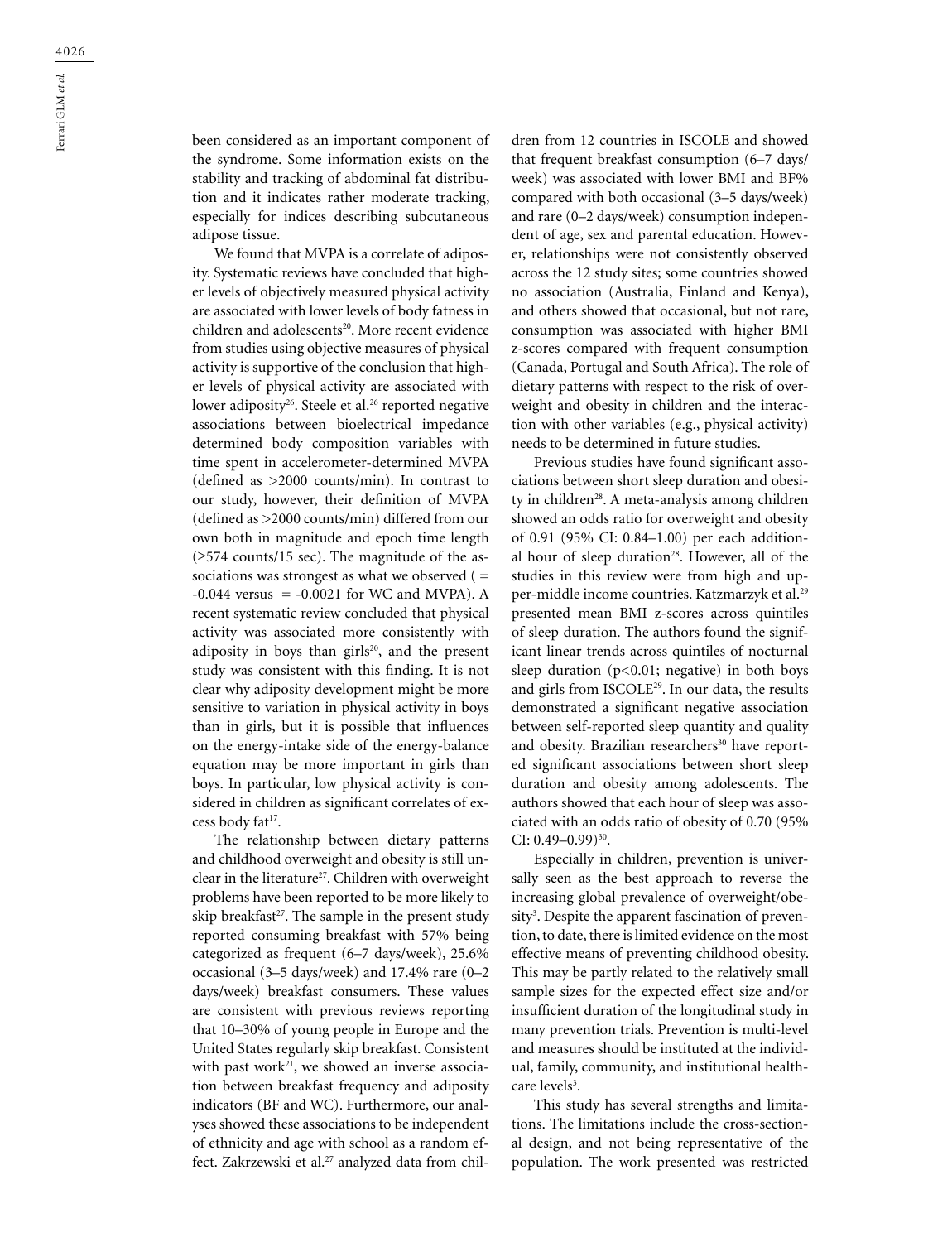4027

to children 9 to 11 years of age and, therefore, limits the generalizability to other age groups and we did not assess of pubertal development. Nevertheless, this study provides robust objective measures of several healthy active living variables and related correlates among a large group of Brazilian school children and represents the first study of this kind in Brazil. The limitations of accelerometry should also be considered. However, objective measurement of PA reduces the error and bias commonly associated with self-reported measures. This is one of only a few studies to identify correlates of BF and WC among children in a middle income country, and the first to examine this issue in a sample of Brazilian children.

## **Conclusion**

The current study has shown evidence of significant correlates of BF and WC in children. However, few correlates were common for both BF and WC, and for both boys and girls.

In boys, breakfast consumption, bad sleep quality, and MVPA were associated with BF. Among girls, the only variables associated with BF were breakfast consumption and bad sleep quantity. Bad sleep quality and MVPA were associated with WC in boys. Among girls, WC was associated with breakfast consumption and bad sleep quantity.

Some of significant correlates are modifiable (i.e., physical activity), and require more intense behavioral interventions. The results of this study support the idea that a single strategy to reduce BF and WC is unlikely to be effective; however, a strategy aimed at similar behaviours (i.e., correlates identified), is possible. Future work should adapt these findings to provide meaningful public health strategies and messages and test these correlates in a intervention to reduce BF and WC in children. This may help to improve lifestyle behaviors such as physical activity, reduce excessive time spent in SB and screen time, and ultimately reduce the risk of preventable chronic diseases such as obesity.

### **Collaborators**

All authors have sufficiently contributed to the development of this study.

#### **Acknowledgments**

The authors thank the participants, their parents and guardians, the teachers and coordinators of Municipal Secretary Education of São Caetano do Sul and the Municipal Government of São Caetano do Sul.

ISCOLE was funded by The Coca-Cola Company. The funder had no role in study design, data collection and analysis, decision to publish, or preparation of the manuscript.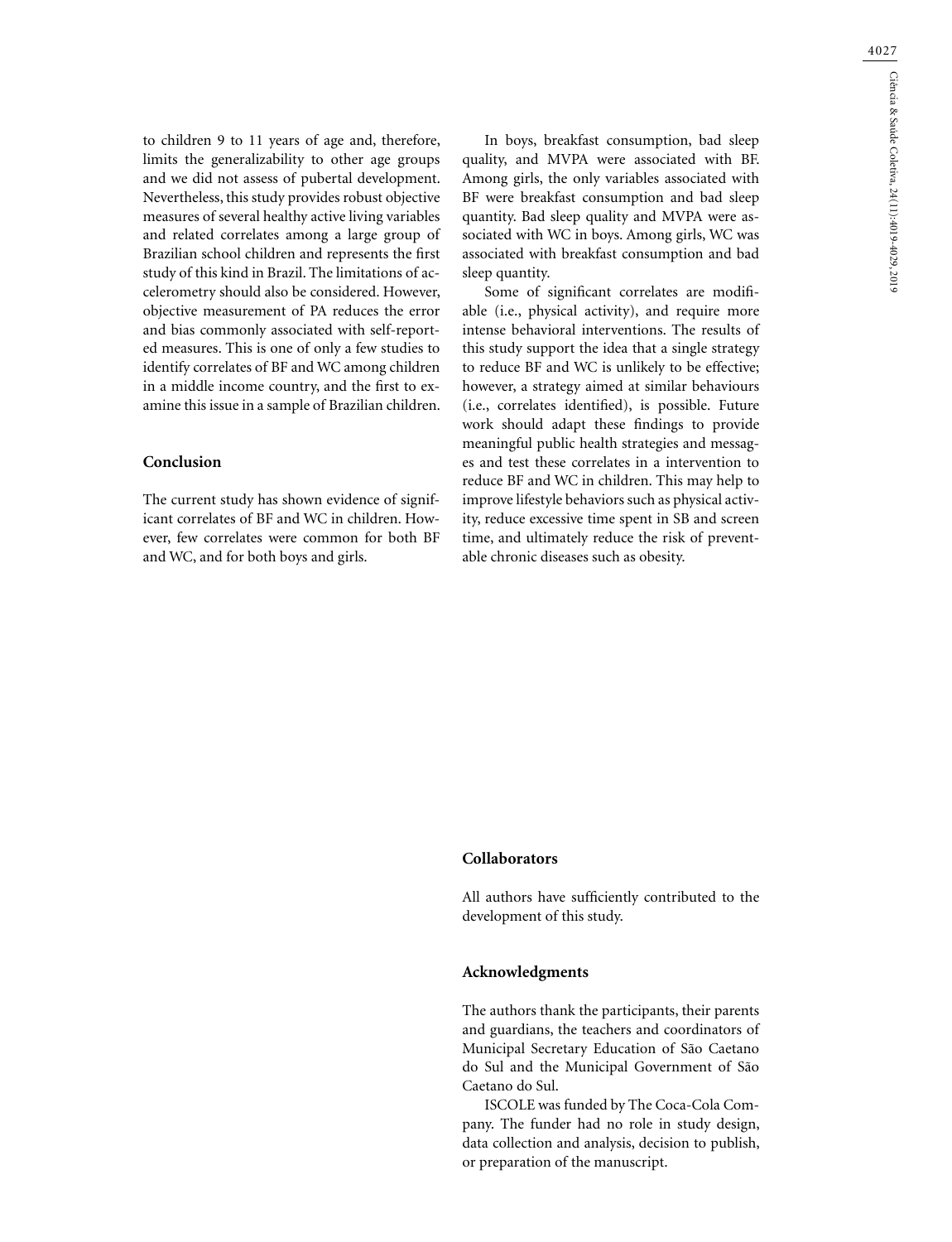# **References**

- 1. World Health Organization (WHO). *Obesity: preventing and managing the global epidemic*. WHO: Geneva; 2000.
- 2. Wu JF. Childhood obesity: a growing global health hazard extending to adulthood. *Pediatr Neonatol* 2013;54(2):71-72.
- 3. Ng M, Fleming T, Robinson M, Thomson B, Graetz N, Margono C, Mullamy E, Biryukov S, Abbafati C, Abera SF, Abraham JP, Abu-Rmeileh NME, Achoki T, [AlBuhairan FS,](https://www.ncbi.nlm.nih.gov/pubmed/?term=AlBuhairan%20FS%5BAuthor%5D&cauthor=true&cauthor_uid=24880830) [Alemu ZA](https://www.ncbi.nlm.nih.gov/pubmed/?term=Alemu%20ZA%5BAuthor%5D&cauthor=true&cauthor_uid=24880830), [Alfonso R](https://www.ncbi.nlm.nih.gov/pubmed/?term=Alfonso%20R%5BAuthor%5D&cauthor=true&cauthor_uid=24880830), [Ali MK](https://www.ncbi.nlm.nih.gov/pubmed/?term=Ali%20MK%5BAuthor%5D&cauthor=true&cauthor_uid=24880830), [Ali R,](https://www.ncbi.nlm.nih.gov/pubmed/?term=Ali%20R%5BAuthor%5D&cauthor=true&cauthor_uid=24880830) [Guzman NA,](https://www.ncbi.nlm.nih.gov/pubmed/?term=Guzman%20NA%5BAuthor%5D&cauthor=true&cauthor_uid=24880830) [Ammar W](https://www.ncbi.nlm.nih.gov/pubmed/?term=Ammar%20W%5BAuthor%5D&cauthor=true&cauthor_uid=24880830), [Anwari P,](https://www.ncbi.nlm.nih.gov/pubmed/?term=Anwari%20P%5BAuthor%5D&cauthor=true&cauthor_uid=24880830) [Banerjee A](https://www.ncbi.nlm.nih.gov/pubmed/?term=Banerjee%20A%5BAuthor%5D&cauthor=true&cauthor_uid=24880830), [Bar](https://www.ncbi.nlm.nih.gov/pubmed/?term=Barquera%20S%5BAuthor%5D&cauthor=true&cauthor_uid=24880830)[quera S,](https://www.ncbi.nlm.nih.gov/pubmed/?term=Barquera%20S%5BAuthor%5D&cauthor=true&cauthor_uid=24880830) [Basu S](https://www.ncbi.nlm.nih.gov/pubmed/?term=Basu%20S%5BAuthor%5D&cauthor=true&cauthor_uid=24880830), [Bennett DA](https://www.ncbi.nlm.nih.gov/pubmed/?term=Bennett%20DA%5BAuthor%5D&cauthor=true&cauthor_uid=24880830), [Bhutta Z,](https://www.ncbi.nlm.nih.gov/pubmed/?term=Bhutta%20Z%5BAuthor%5D&cauthor=true&cauthor_uid=24880830) [Blore J,](https://www.ncbi.nlm.nih.gov/pubmed/?term=Blore%20J%5BAuthor%5D&cauthor=true&cauthor_uid=24880830) [Cabral](https://www.ncbi.nlm.nih.gov/pubmed/?term=Cabral%20N%5BAuthor%5D&cauthor=true&cauthor_uid=24880830) [N,](https://www.ncbi.nlm.nih.gov/pubmed/?term=Cabral%20N%5BAuthor%5D&cauthor=true&cauthor_uid=24880830) [Nonato IC](https://www.ncbi.nlm.nih.gov/pubmed/?term=Nonato%20IC%5BAuthor%5D&cauthor=true&cauthor_uid=24880830), [Chang JC,](https://www.ncbi.nlm.nih.gov/pubmed/?term=Chang%20JC%5BAuthor%5D&cauthor=true&cauthor_uid=24880830) [Chowdhury R](https://www.ncbi.nlm.nih.gov/pubmed/?term=Chowdhury%20R%5BAuthor%5D&cauthor=true&cauthor_uid=24880830), [Courville](https://www.ncbi.nlm.nih.gov/pubmed/?term=Courville%20KJ%5BAuthor%5D&cauthor=true&cauthor_uid=24880830) [KJ,](https://www.ncbi.nlm.nih.gov/pubmed/?term=Courville%20KJ%5BAuthor%5D&cauthor=true&cauthor_uid=24880830) [Criqui MH](https://www.ncbi.nlm.nih.gov/pubmed/?term=Criqui%20MH%5BAuthor%5D&cauthor=true&cauthor_uid=24880830), [Cundiff DK,](https://www.ncbi.nlm.nih.gov/pubmed/?term=Cundiff%20DK%5BAuthor%5D&cauthor=true&cauthor_uid=24880830) [Dabhadkar KC,](https://www.ncbi.nlm.nih.gov/pubmed/?term=Dabhadkar%20KC%5BAuthor%5D&cauthor=true&cauthor_uid=24880830) [Dan](https://www.ncbi.nlm.nih.gov/pubmed/?term=Dandona%20L%5BAuthor%5D&cauthor=true&cauthor_uid=24880830)[dona L,](https://www.ncbi.nlm.nih.gov/pubmed/?term=Dandona%20L%5BAuthor%5D&cauthor=true&cauthor_uid=24880830) [Davis A,](https://www.ncbi.nlm.nih.gov/pubmed/?term=Davis%20A%5BAuthor%5D&cauthor=true&cauthor_uid=24880830) [Dayama A,](https://www.ncbi.nlm.nih.gov/pubmed/?term=Dayama%20A%5BAuthor%5D&cauthor=true&cauthor_uid=24880830) [Dharmaratne SD](https://www.ncbi.nlm.nih.gov/pubmed/?term=Dharmaratne%20SD%5BAuthor%5D&cauthor=true&cauthor_uid=24880830), [Ding](https://www.ncbi.nlm.nih.gov/pubmed/?term=Ding%20EL%5BAuthor%5D&cauthor=true&cauthor_uid=24880830) [EL,](https://www.ncbi.nlm.nih.gov/pubmed/?term=Ding%20EL%5BAuthor%5D&cauthor=true&cauthor_uid=24880830) [Durrani AM,](https://www.ncbi.nlm.nih.gov/pubmed/?term=Durrani%20AM%5BAuthor%5D&cauthor=true&cauthor_uid=24880830) [Esteghamati A,](https://www.ncbi.nlm.nih.gov/pubmed/?term=Esteghamati%20A%5BAuthor%5D&cauthor=true&cauthor_uid=24880830) [Farzadfar F,](https://www.ncbi.nlm.nih.gov/pubmed/?term=Farzadfar%20F%5BAuthor%5D&cauthor=true&cauthor_uid=24880830) [Fay](https://www.ncbi.nlm.nih.gov/pubmed/?term=Fay%20DF%5BAuthor%5D&cauthor=true&cauthor_uid=24880830) [DF](https://www.ncbi.nlm.nih.gov/pubmed/?term=Fay%20DF%5BAuthor%5D&cauthor=true&cauthor_uid=24880830), [Feigin VL,](https://www.ncbi.nlm.nih.gov/pubmed/?term=Feigin%20VL%5BAuthor%5D&cauthor=true&cauthor_uid=24880830) [Flaxman A,](https://www.ncbi.nlm.nih.gov/pubmed/?term=Flaxman%20A%5BAuthor%5D&cauthor=true&cauthor_uid=24880830) [Forouzanfar MH](https://www.ncbi.nlm.nih.gov/pubmed/?term=Forouzanfar%20MH%5BAuthor%5D&cauthor=true&cauthor_uid=24880830), [Goto](https://www.ncbi.nlm.nih.gov/pubmed/?term=Goto%20A%5BAuthor%5D&cauthor=true&cauthor_uid=24880830) [A](https://www.ncbi.nlm.nih.gov/pubmed/?term=Goto%20A%5BAuthor%5D&cauthor=true&cauthor_uid=24880830), [Green MA](https://www.ncbi.nlm.nih.gov/pubmed/?term=Green%20MA%5BAuthor%5D&cauthor=true&cauthor_uid=24880830), [Gupta R,](https://www.ncbi.nlm.nih.gov/pubmed/?term=Gupta%20R%5BAuthor%5D&cauthor=true&cauthor_uid=24880830) [Hafezi-Nejad N,](https://www.ncbi.nlm.nih.gov/pubmed/?term=Hafezi-Nejad%20N%5BAuthor%5D&cauthor=true&cauthor_uid=24880830) [Hankey GJ,](https://www.ncbi.nlm.nih.gov/pubmed/?term=Hankey%20GJ%5BAuthor%5D&cauthor=true&cauthor_uid=24880830) [Harewood HC,](https://www.ncbi.nlm.nih.gov/pubmed/?term=Harewood%20HC%5BAuthor%5D&cauthor=true&cauthor_uid=24880830) [Havmoeller R,](https://www.ncbi.nlm.nih.gov/pubmed/?term=Havmoeller%20R%5BAuthor%5D&cauthor=true&cauthor_uid=24880830) [Hay S,](https://www.ncbi.nlm.nih.gov/pubmed/?term=Hay%20S%5BAuthor%5D&cauthor=true&cauthor_uid=24880830) [Hernandez L,](https://www.ncbi.nlm.nih.gov/pubmed/?term=Hernandez%20L%5BAuthor%5D&cauthor=true&cauthor_uid=24880830) [Husseini A,](https://www.ncbi.nlm.nih.gov/pubmed/?term=Husseini%20A%5BAuthor%5D&cauthor=true&cauthor_uid=24880830) [Idrisov BT](https://www.ncbi.nlm.nih.gov/pubmed/?term=Idrisov%20BT%5BAuthor%5D&cauthor=true&cauthor_uid=24880830), [Ikeda N](https://www.ncbi.nlm.nih.gov/pubmed/?term=Ikeda%20N%5BAuthor%5D&cauthor=true&cauthor_uid=24880830), [Islami F](https://www.ncbi.nlm.nih.gov/pubmed/?term=Islami%20F%5BAuthor%5D&cauthor=true&cauthor_uid=24880830), [Jahangir E,](https://www.ncbi.nlm.nih.gov/pubmed/?term=Jahangir%20E%5BAuthor%5D&cauthor=true&cauthor_uid=24880830) [Jassal SK,](https://www.ncbi.nlm.nih.gov/pubmed/?term=Jassal%20SK%5BAuthor%5D&cauthor=true&cauthor_uid=24880830) [Jee SH,](https://www.ncbi.nlm.nih.gov/pubmed/?term=Jee%20SH%5BAuthor%5D&cauthor=true&cauthor_uid=24880830) [Jeffreys M](https://www.ncbi.nlm.nih.gov/pubmed/?term=Jeffreys%20M%5BAuthor%5D&cauthor=true&cauthor_uid=24880830), [Jonas JB,](https://www.ncbi.nlm.nih.gov/pubmed/?term=Jonas%20JB%5BAuthor%5D&cauthor=true&cauthor_uid=24880830) [Kabagambe EK,](https://www.ncbi.nlm.nih.gov/pubmed/?term=Kabagambe%20EK%5BAuthor%5D&cauthor=true&cauthor_uid=24880830) [Khalifa SE,](https://www.ncbi.nlm.nih.gov/pubmed/?term=Khalifa%20SE%5BAuthor%5D&cauthor=true&cauthor_uid=24880830) [Kengne AP,](https://www.ncbi.nlm.nih.gov/pubmed/?term=Kengne%20AP%5BAuthor%5D&cauthor=true&cauthor_uid=24880830) [Khader YS](https://www.ncbi.nlm.nih.gov/pubmed/?term=Khader%20YS%5BAuthor%5D&cauthor=true&cauthor_uid=24880830), [Khang YH](https://www.ncbi.nlm.nih.gov/pubmed/?term=Khang%20YH%5BAuthor%5D&cauthor=true&cauthor_uid=24880830), [Kim D,](https://www.ncbi.nlm.nih.gov/pubmed/?term=Kim%20D%5BAuthor%5D&cauthor=true&cauthor_uid=24880830) [Kimokoti RW,](https://www.ncbi.nlm.nih.gov/pubmed/?term=Kimokoti%20RW%5BAuthor%5D&cauthor=true&cauthor_uid=24880830) [Kinge JM,](https://www.ncbi.nlm.nih.gov/pubmed/?term=Kinge%20JM%5BAuthor%5D&cauthor=true&cauthor_uid=24880830) [Kokubo Y](https://www.ncbi.nlm.nih.gov/pubmed/?term=Kokubo%20Y%5BAuthor%5D&cauthor=true&cauthor_uid=24880830), [Kosen S](https://www.ncbi.nlm.nih.gov/pubmed/?term=Kosen%20S%5BAuthor%5D&cauthor=true&cauthor_uid=24880830), [Kwan](https://www.ncbi.nlm.nih.gov/pubmed/?term=Kwan%20G%5BAuthor%5D&cauthor=true&cauthor_uid=24880830) [G,](https://www.ncbi.nlm.nih.gov/pubmed/?term=Kwan%20G%5BAuthor%5D&cauthor=true&cauthor_uid=24880830) [Lai T](https://www.ncbi.nlm.nih.gov/pubmed/?term=Lai%20T%5BAuthor%5D&cauthor=true&cauthor_uid=24880830), [Leinsalu M](https://www.ncbi.nlm.nih.gov/pubmed/?term=Leinsalu%20M%5BAuthor%5D&cauthor=true&cauthor_uid=24880830), [Li Y](https://www.ncbi.nlm.nih.gov/pubmed/?term=Li%20Y%5BAuthor%5D&cauthor=true&cauthor_uid=24880830), [Liang X](https://www.ncbi.nlm.nih.gov/pubmed/?term=Liang%20X%5BAuthor%5D&cauthor=true&cauthor_uid=24880830), [Liu S,](https://www.ncbi.nlm.nih.gov/pubmed/?term=Liu%20S%5BAuthor%5D&cauthor=true&cauthor_uid=24880830) [Logroscino](https://www.ncbi.nlm.nih.gov/pubmed/?term=Logroscino%20G%5BAuthor%5D&cauthor=true&cauthor_uid=24880830) [G,](https://www.ncbi.nlm.nih.gov/pubmed/?term=Logroscino%20G%5BAuthor%5D&cauthor=true&cauthor_uid=24880830) [Lotufo PA](https://www.ncbi.nlm.nih.gov/pubmed/?term=Lotufo%20PA%5BAuthor%5D&cauthor=true&cauthor_uid=24880830), [Lu Y](https://www.ncbi.nlm.nih.gov/pubmed/?term=Lu%20Y%5BAuthor%5D&cauthor=true&cauthor_uid=24880830), [Ma J](https://www.ncbi.nlm.nih.gov/pubmed/?term=Ma%20J%5BAuthor%5D&cauthor=true&cauthor_uid=24880830), [Mainoo NK,](https://www.ncbi.nlm.nih.gov/pubmed/?term=Mainoo%20NK%5BAuthor%5D&cauthor=true&cauthor_uid=24880830) [Mensah GA,](https://www.ncbi.nlm.nih.gov/pubmed/?term=Mensah%20GA%5BAuthor%5D&cauthor=true&cauthor_uid=24880830) [Merriman TR,](https://www.ncbi.nlm.nih.gov/pubmed/?term=Merriman%20TR%5BAuthor%5D&cauthor=true&cauthor_uid=24880830) [Mokdad AH,](https://www.ncbi.nlm.nih.gov/pubmed/?term=Mokdad%20AH%5BAuthor%5D&cauthor=true&cauthor_uid=24880830) [Moschandreas J](https://www.ncbi.nlm.nih.gov/pubmed/?term=Moschandreas%20J%5BAuthor%5D&cauthor=true&cauthor_uid=24880830), [Nagha](https://www.ncbi.nlm.nih.gov/pubmed/?term=Naghavi%20M%5BAuthor%5D&cauthor=true&cauthor_uid=24880830)[vi M,](https://www.ncbi.nlm.nih.gov/pubmed/?term=Naghavi%20M%5BAuthor%5D&cauthor=true&cauthor_uid=24880830) [Naheed A,](https://www.ncbi.nlm.nih.gov/pubmed/?term=Naheed%20A%5BAuthor%5D&cauthor=true&cauthor_uid=24880830) [Nand D](https://www.ncbi.nlm.nih.gov/pubmed/?term=Nand%20D%5BAuthor%5D&cauthor=true&cauthor_uid=24880830), [Narayan KM](https://www.ncbi.nlm.nih.gov/pubmed/?term=Narayan%20KM%5BAuthor%5D&cauthor=true&cauthor_uid=24880830), [Nelson EL,](https://www.ncbi.nlm.nih.gov/pubmed/?term=Nelson%20EL%5BAuthor%5D&cauthor=true&cauthor_uid=24880830) [Neuhouser ML](https://www.ncbi.nlm.nih.gov/pubmed/?term=Neuhouser%20ML%5BAuthor%5D&cauthor=true&cauthor_uid=24880830), [Nisar MI](https://www.ncbi.nlm.nih.gov/pubmed/?term=Nisar%20MI%5BAuthor%5D&cauthor=true&cauthor_uid=24880830), [Ohkubo T,](https://www.ncbi.nlm.nih.gov/pubmed/?term=Ohkubo%20T%5BAuthor%5D&cauthor=true&cauthor_uid=24880830) [Oti SO,](https://www.ncbi.nlm.nih.gov/pubmed/?term=Oti%20SO%5BAuthor%5D&cauthor=true&cauthor_uid=24880830) [Pe](https://www.ncbi.nlm.nih.gov/pubmed/?term=Pedroza%20A%5BAuthor%5D&cauthor=true&cauthor_uid=24880830)[droza A](https://www.ncbi.nlm.nih.gov/pubmed/?term=Pedroza%20A%5BAuthor%5D&cauthor=true&cauthor_uid=24880830), [Prabhakaran D](https://www.ncbi.nlm.nih.gov/pubmed/?term=Prabhakaran%20D%5BAuthor%5D&cauthor=true&cauthor_uid=24880830), [Roy N](https://www.ncbi.nlm.nih.gov/pubmed/?term=Roy%20N%5BAuthor%5D&cauthor=true&cauthor_uid=24880830), [Sampson U,](https://www.ncbi.nlm.nih.gov/pubmed/?term=Sampson%20U%5BAuthor%5D&cauthor=true&cauthor_uid=24880830) [Seo H,](https://www.ncbi.nlm.nih.gov/pubmed/?term=Seo%20H%5BAuthor%5D&cauthor=true&cauthor_uid=24880830) [Sepanlou SG](https://www.ncbi.nlm.nih.gov/pubmed/?term=Sepanlou%20SG%5BAuthor%5D&cauthor=true&cauthor_uid=24880830), [Shibuya K](https://www.ncbi.nlm.nih.gov/pubmed/?term=Shibuya%20K%5BAuthor%5D&cauthor=true&cauthor_uid=24880830), [Shiri R,](https://www.ncbi.nlm.nih.gov/pubmed/?term=Shiri%20R%5BAuthor%5D&cauthor=true&cauthor_uid=24880830) [Shiue I,](https://www.ncbi.nlm.nih.gov/pubmed/?term=Shiue%20I%5BAuthor%5D&cauthor=true&cauthor_uid=24880830) [Singh GM,](https://www.ncbi.nlm.nih.gov/pubmed/?term=Singh%20GM%5BAuthor%5D&cauthor=true&cauthor_uid=24880830) [Singh JA](https://www.ncbi.nlm.nih.gov/pubmed/?term=Singh%20JA%5BAuthor%5D&cauthor=true&cauthor_uid=24880830), [Skirbekk V,](https://www.ncbi.nlm.nih.gov/pubmed/?term=Skirbekk%20V%5BAuthor%5D&cauthor=true&cauthor_uid=24880830) [Stapelberg NJ](https://www.ncbi.nlm.nih.gov/pubmed/?term=Stapelberg%20NJ%5BAuthor%5D&cauthor=true&cauthor_uid=24880830), [Sturua L,](https://www.ncbi.nlm.nih.gov/pubmed/?term=Sturua%20L%5BAuthor%5D&cauthor=true&cauthor_uid=24880830) [Sykes](https://www.ncbi.nlm.nih.gov/pubmed/?term=Sykes%20BL%5BAuthor%5D&cauthor=true&cauthor_uid=24880830) [BL,](https://www.ncbi.nlm.nih.gov/pubmed/?term=Sykes%20BL%5BAuthor%5D&cauthor=true&cauthor_uid=24880830) [Tobias M,](https://www.ncbi.nlm.nih.gov/pubmed/?term=Tobias%20M%5BAuthor%5D&cauthor=true&cauthor_uid=24880830) [Tran BX](https://www.ncbi.nlm.nih.gov/pubmed/?term=Tran%20BX%5BAuthor%5D&cauthor=true&cauthor_uid=24880830), [Trasande L](https://www.ncbi.nlm.nih.gov/pubmed/?term=Trasande%20L%5BAuthor%5D&cauthor=true&cauthor_uid=24880830), [Toyoshima H,](https://www.ncbi.nlm.nih.gov/pubmed/?term=Toyoshima%20H%5BAuthor%5D&cauthor=true&cauthor_uid=24880830) [van de Vijver S,](https://www.ncbi.nlm.nih.gov/pubmed/?term=van%20de%20Vijver%20S%5BAuthor%5D&cauthor=true&cauthor_uid=24880830) [Vasankari TJ,](https://www.ncbi.nlm.nih.gov/pubmed/?term=Vasankari%20TJ%5BAuthor%5D&cauthor=true&cauthor_uid=24880830) [Veerman JL,](https://www.ncbi.nlm.nih.gov/pubmed/?term=Veerman%20JL%5BAuthor%5D&cauthor=true&cauthor_uid=24880830) [Velasquez-](https://www.ncbi.nlm.nih.gov/pubmed/?term=Velasquez-Melendez%20G%5BAuthor%5D&cauthor=true&cauthor_uid=24880830)[Melendez G](https://www.ncbi.nlm.nih.gov/pubmed/?term=Velasquez-Melendez%20G%5BAuthor%5D&cauthor=true&cauthor_uid=24880830), [Vlassov VV,](https://www.ncbi.nlm.nih.gov/pubmed/?term=Vlassov%20VV%5BAuthor%5D&cauthor=true&cauthor_uid=24880830) [Vollset SE,](https://www.ncbi.nlm.nih.gov/pubmed/?term=Vollset%20SE%5BAuthor%5D&cauthor=true&cauthor_uid=24880830) [Vos T](https://www.ncbi.nlm.nih.gov/pubmed/?term=Vos%20T%5BAuthor%5D&cauthor=true&cauthor_uid=24880830), [Wang C,](https://www.ncbi.nlm.nih.gov/pubmed/?term=Wang%20C%5BAuthor%5D&cauthor=true&cauthor_uid=24880830) [Wang X](https://www.ncbi.nlm.nih.gov/pubmed/?term=Wang%20X%5BAuthor%5D&cauthor=true&cauthor_uid=24880830), [Weiderpass E,](https://www.ncbi.nlm.nih.gov/pubmed/?term=Weiderpass%20E%5BAuthor%5D&cauthor=true&cauthor_uid=24880830) [Werdecker A](https://www.ncbi.nlm.nih.gov/pubmed/?term=Werdecker%20A%5BAuthor%5D&cauthor=true&cauthor_uid=24880830), [Wright JL,](https://www.ncbi.nlm.nih.gov/pubmed/?term=Wright%20JL%5BAuthor%5D&cauthor=true&cauthor_uid=24880830) [Yang](https://www.ncbi.nlm.nih.gov/pubmed/?term=Yang%20YC%5BAuthor%5D&cauthor=true&cauthor_uid=24880830) [YC](https://www.ncbi.nlm.nih.gov/pubmed/?term=Yang%20YC%5BAuthor%5D&cauthor=true&cauthor_uid=24880830), [Yatsuya H,](https://www.ncbi.nlm.nih.gov/pubmed/?term=Yatsuya%20H%5BAuthor%5D&cauthor=true&cauthor_uid=24880830) [Yoon J](https://www.ncbi.nlm.nih.gov/pubmed/?term=Yoon%20J%5BAuthor%5D&cauthor=true&cauthor_uid=24880830), [Yoon SJ](https://www.ncbi.nlm.nih.gov/pubmed/?term=Yoon%20SJ%5BAuthor%5D&cauthor=true&cauthor_uid=24880830), [Zhao Y](https://www.ncbi.nlm.nih.gov/pubmed/?term=Zhao%20Y%5BAuthor%5D&cauthor=true&cauthor_uid=24880830), [Zhou M](https://www.ncbi.nlm.nih.gov/pubmed/?term=Zhou%20M%5BAuthor%5D&cauthor=true&cauthor_uid=24880830), [Zhu](https://www.ncbi.nlm.nih.gov/pubmed/?term=Zhu%20S%5BAuthor%5D&cauthor=true&cauthor_uid=24880830) [S,](https://www.ncbi.nlm.nih.gov/pubmed/?term=Zhu%20S%5BAuthor%5D&cauthor=true&cauthor_uid=24880830) [Lopez AD,](https://www.ncbi.nlm.nih.gov/pubmed/?term=Lopez%20AD%5BAuthor%5D&cauthor=true&cauthor_uid=24880830) [Murray CJ](https://www.ncbi.nlm.nih.gov/pubmed/?term=Murray%20CJ%5BAuthor%5D&cauthor=true&cauthor_uid=24880830), [Gakidou E](https://www.ncbi.nlm.nih.gov/pubmed/?term=Gakidou%20E%5BAuthor%5D&cauthor=true&cauthor_uid=24880830). Global, regional, and national prevalence of overweight and obesity in children and adults during 1980-2013: a systematic analysis for the Global Burden of Disease Study 2013. *Lancet* 2014;384(9945):766-781.
- Tchernof A, Despres JP. Pathophysiology of human visceral obesity: an update. *Physiol Rev* 2013;93(1):359-404.
- 5. Pouliot MC, Despres JP, Lemieux S, Moorjani S, Bouchard C, Tremblat A, [Nadeau A,](https://www.ncbi.nlm.nih.gov/pubmed/?term=Nadeau%20A%5BAuthor%5D&cauthor=true&cauthor_uid=8141087) [Lupien PJ](https://www.ncbi.nlm.nih.gov/pubmed/?term=Lupien%20PJ%5BAuthor%5D&cauthor=true&cauthor_uid=8141087). Waist circumference and abdominal sagittal diameter: best simple anthropometric indexes of abdominal visceral adipose tissue accumulation and related cardiovascular risk in men and women. *Am J Cardiol* 1994;73(7):460-468.
- 6. Savva SC, Tornaritis M, Savva ME, [Kourides Y,](https://www.ncbi.nlm.nih.gov/pubmed/?term=Kourides%20Y%5BAuthor%5D&cauthor=true&cauthor_uid=11126342) [Panagi](https://www.ncbi.nlm.nih.gov/pubmed/?term=Panagi%20A%5BAuthor%5D&cauthor=true&cauthor_uid=11126342) [A](https://www.ncbi.nlm.nih.gov/pubmed/?term=Panagi%20A%5BAuthor%5D&cauthor=true&cauthor_uid=11126342), [Silikiotou N](https://www.ncbi.nlm.nih.gov/pubmed/?term=Silikiotou%20N%5BAuthor%5D&cauthor=true&cauthor_uid=11126342), [Georgiou C](https://www.ncbi.nlm.nih.gov/pubmed/?term=Georgiou%20C%5BAuthor%5D&cauthor=true&cauthor_uid=11126342), [Kafatos A](https://www.ncbi.nlm.nih.gov/pubmed/?term=Kafatos%20A%5BAuthor%5D&cauthor=true&cauthor_uid=11126342). Waist circumference and waist-to-height ratio are better predictors of cardiovascular disease risk factors in children than body mass index. *Int J Obes Relat Metab Disord* 2000;24(11):1453-1458.
- 7. Instituto Brasileiro de Geografia e Estatística (IBGE). *Pesquisa de Orçamentos Familiares (POF) 2008-2009*: Antropometria e estado nutricional de crianças, adolescentes e adultos no Brasil. Rio de Janeiro: IBGE; 2010.
- 8. Lavelle HV, Mackay DF, Pell JP. Systematic review and meta-analysis of school-based interventions to reduce body mass index. *J Public Health* 2012;34(3):360-369.
- 9. Guerra PH, Nobre MR, Silveira JA, Taddei JA. The effect of school-based physical activity interventions on body mass index: a meta-analysis of randomized trials. *Clinics* 2013;68(9):1263-1273.
- 10. Llargues E, Franco R, Recasens A, Nadal A, Vila M, Pérez MJ, [Manresa JM](https://www.ncbi.nlm.nih.gov/pubmed/?term=Manresa%20JM%5BAuthor%5D&cauthor=true&cauthor_uid=21398682), [Recasens I,](https://www.ncbi.nlm.nih.gov/pubmed/?term=Recasens%20I%5BAuthor%5D&cauthor=true&cauthor_uid=21398682) [Salvador G](https://www.ncbi.nlm.nih.gov/pubmed/?term=Salvador%20G%5BAuthor%5D&cauthor=true&cauthor_uid=21398682), [Serra](https://www.ncbi.nlm.nih.gov/pubmed/?term=Serra%20J%5BAuthor%5D&cauthor=true&cauthor_uid=21398682) [J,](https://www.ncbi.nlm.nih.gov/pubmed/?term=Serra%20J%5BAuthor%5D&cauthor=true&cauthor_uid=21398682) [Roure E,](https://www.ncbi.nlm.nih.gov/pubmed/?term=Roure%20E%5BAuthor%5D&cauthor=true&cauthor_uid=21398682) [Castells C](https://www.ncbi.nlm.nih.gov/pubmed/?term=Castells%20C%5BAuthor%5D&cauthor=true&cauthor_uid=21398682). Assessment of a school-based intervention in eating habits and physical activity in school children: the AVall study. *J Epidemiol Community Health* 2011;65(10):896-901.
- 11. Story M, Nanney MS, Schwartz MB. Schools and obesity prevention: creating school environments and policies to promote healthy eating and physical activity. *Milbank Q* 2009;87(1):71-100.
- 12. Katzmarzyk PT, Barreira TV, Broyles ST, Champagne CM, Chaput JP, Fogelholm M, [Hu G,](https://www.ncbi.nlm.nih.gov/pubmed/?term=Hu%20G%5BAuthor%5D&cauthor=true&cauthor_uid=24079373) [Johnson WD](https://www.ncbi.nlm.nih.gov/pubmed/?term=Johnson%20WD%5BAuthor%5D&cauthor=true&cauthor_uid=24079373), [Kuriyan R](https://www.ncbi.nlm.nih.gov/pubmed/?term=Kuriyan%20R%5BAuthor%5D&cauthor=true&cauthor_uid=24079373), [Kurpad A,](https://www.ncbi.nlm.nih.gov/pubmed/?term=Kurpad%20A%5BAuthor%5D&cauthor=true&cauthor_uid=24079373) [Lambert EV,](https://www.ncbi.nlm.nih.gov/pubmed/?term=Lambert%20EV%5BAuthor%5D&cauthor=true&cauthor_uid=24079373) [Maher C](https://www.ncbi.nlm.nih.gov/pubmed/?term=Maher%20C%5BAuthor%5D&cauthor=true&cauthor_uid=24079373), [Maia](https://www.ncbi.nlm.nih.gov/pubmed/?term=Maia%20J%5BAuthor%5D&cauthor=true&cauthor_uid=24079373) [J,](https://www.ncbi.nlm.nih.gov/pubmed/?term=Maia%20J%5BAuthor%5D&cauthor=true&cauthor_uid=24079373) [Matsudo V](https://www.ncbi.nlm.nih.gov/pubmed/?term=Matsudo%20V%5BAuthor%5D&cauthor=true&cauthor_uid=24079373), [Olds T,](https://www.ncbi.nlm.nih.gov/pubmed/?term=Olds%20T%5BAuthor%5D&cauthor=true&cauthor_uid=24079373) [Onywera V](https://www.ncbi.nlm.nih.gov/pubmed/?term=Onywera%20V%5BAuthor%5D&cauthor=true&cauthor_uid=24079373), [Sarmiento OL](https://www.ncbi.nlm.nih.gov/pubmed/?term=Sarmiento%20OL%5BAuthor%5D&cauthor=true&cauthor_uid=24079373), [Standage M,](https://www.ncbi.nlm.nih.gov/pubmed/?term=Standage%20M%5BAuthor%5D&cauthor=true&cauthor_uid=24079373) [Tremblay MS,](https://www.ncbi.nlm.nih.gov/pubmed/?term=Tremblay%20MS%5BAuthor%5D&cauthor=true&cauthor_uid=24079373) [Tudor-Locke C,](https://www.ncbi.nlm.nih.gov/pubmed/?term=Tudor-Locke%20C%5BAuthor%5D&cauthor=true&cauthor_uid=24079373) [Zhao P](https://www.ncbi.nlm.nih.gov/pubmed/?term=Zhao%20P%5BAuthor%5D&cauthor=true&cauthor_uid=24079373), [Church TS.](https://www.ncbi.nlm.nih.gov/pubmed/?term=Church%20TS%5BAuthor%5D&cauthor=true&cauthor_uid=24079373) The International Study of Childhood Obesity, Lifestyle and the Environment (ISCOLE): design and methods. *BMC Public Health* 2013;13:900.
- 13. Barreira TV, Staiano AE, Katzmarzyk PT. Validity assessment of a portable bioimpedance scale to estimate body fat percentage in white and African-American children and adolescents. *Pediatr Obes* 2013;8(2):29- 32.
- 14. Trost SG, Loprinzi PD, Moore R, Pfeiffer KA. Comparison of accelerometer cut points for predicting activity intensity in youth. *Med Sci Sports Exerc* 2011;43(7):1360-1368.
- 15. Evenson KR, Catellier DJ, Gill K, Ondrak KS, Mc-Murray RG. Calibration of two objective measures of physical activity for children. *J Sports Sci* 2008;26(14):1557-1565.
- 16. Barreira TV, Schuna JM Jr., Mire EF, Katzmarzyk PT, Chaput JP, Leduc G, Tudor-Locke C. Identifying children's nocturnal sleep using 24-h waist accelerometry. *Med Sci Sports Exerc* 2015;47(5):937-943.
- 17. Ferrari GL, Matsudo V, Barreira TV, Tudor-Locke C, Katzmarzyk PT, Fisberg M. Correlates of Moderate-to-Vigorous Physical Activity in Brazilian Children. *J Phys Act Health* 2016;13(10):1132-1145.
- 18. World Health Organization (WHO). *Global recommendations on physical activity for health*. Geneva: WHO; 2010.
- 19. de Onis M, Onyango AW, Borghi E, Siyam A, Nishida C, Siekmann J. Development of a WHO growth reference for school-aged children and adolescents. *Bull World Health Organ* 2007;85(9):660-667.
- 20. Jimenez-Pavon D, Kelly J, Reilly JJ. Associations between objectively measured habitual physical activity and adiposity in children and adolescents: Systematic review. *Int J Pediatric Obes* 2010;5(1):3-18.